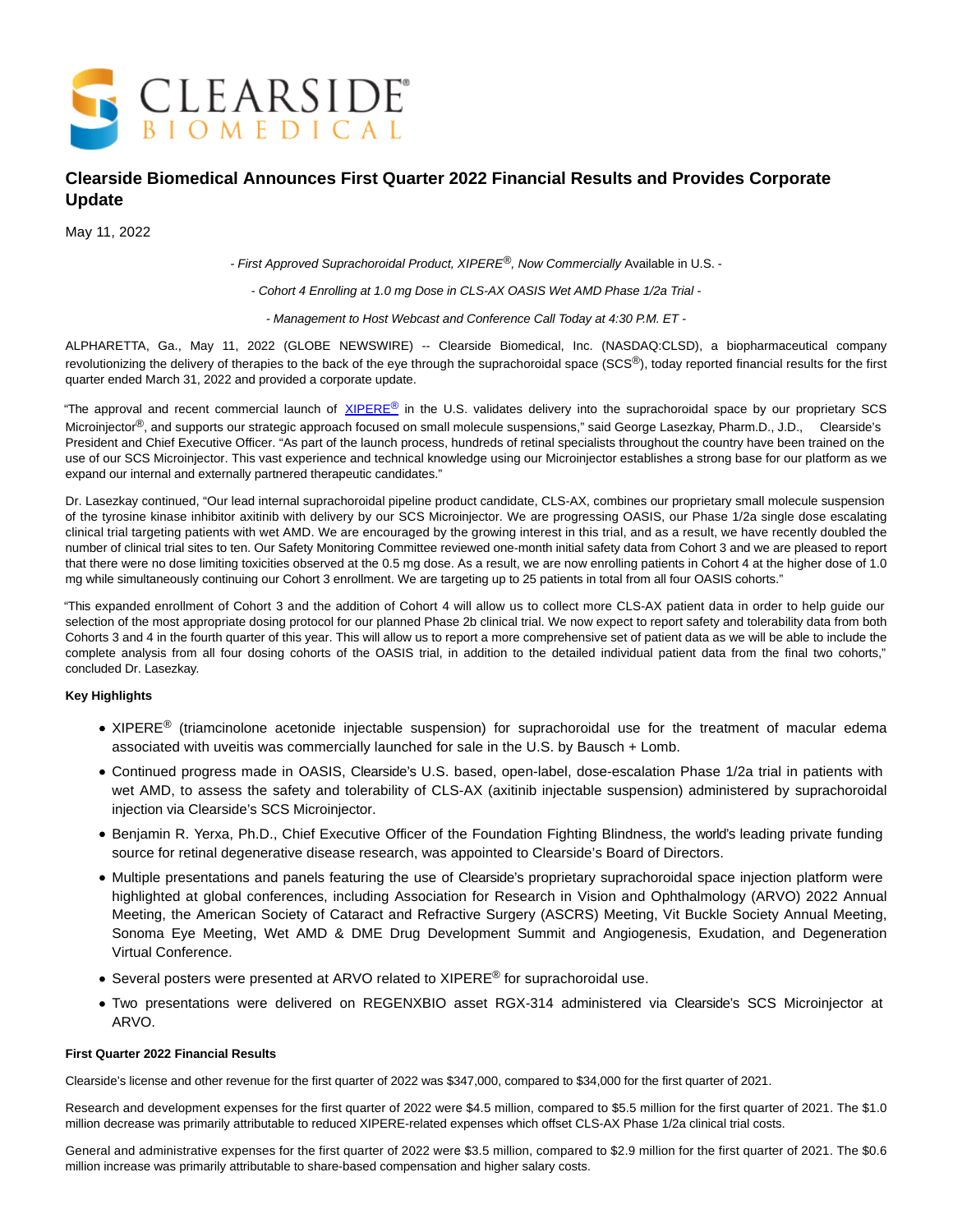Net loss for the first quarter of 2022 was \$7.6 million, or \$0.13 per share of common stock, compared to a net loss of \$7.4 million, or \$0.13 per share of common stock, for the first quarter of 2021.

As of March 31, 2022, Clearside's cash and cash equivalents totaled \$34.4 million. The Company believes it will have sufficient resources to fund its planned operations for at least the next twelve months.

#### **Conference Call & Webcast Details**

Clearside's management will host a webcast and conference call today at 4:30 p.m. Eastern Time to discuss the financial results and provide a corporate update. The live and archived webcast may be accessed on the Clearside website under the Investors section: [Events and Presentations.](https://www.globenewswire.com/Tracker?data=gm8j6bkYQBOfJIcripHTWhXFXzP5oxRpPRTSD7rn7OQ0jSxH1AHMQ2iUfZH7wulV5P87g2Zpjo5GJIB8zqt3yPRTxabK4zl1dkpDghHX0ZNTwvAM828SwroB-6JxnLxWz7ctDtTUpEqVWv_cKWYPzA==) The live call can be accessed by dialing (844) 263-8310 (domestic) or (213) 358-0959 (international) and entering conference code: 3749780. An archive of the webcast will be available for three months.

#### **About Clearside Biomedical**

Clearside Biomedical, Inc. is a biopharmaceutical company revolutionizing the delivery of therapies to the back of the eye through the suprachoroidal space (SCS<sup>®</sup>). Clearside's SCS injection platform, utilizing the Company's proprietary SCS Microinjector <sup>®</sup>, enables an in-office, repeatable, non-surgical procedure for the targeted and compartmentalized delivery of a wide variety of therapies to the macula, retina or choroid to potentially preserve and improve vision in patients with sight-threatening eye diseases. Clearside is developing its own pipeline of small molecule product candidates for administration via its SCS Microinjector and strategically partners its SCS injection platform with companies utilizing other ophthalmic therapeutic innovations. Clearside's first product, *[XIPERE](https://www.globenewswire.com/Tracker?data=qQNE3ohUv64WJw1qxe2pGqtevnU4-9EioCGRSL1S5isbJ8Y4HNl4irUJmYIyKDLvXMDlAtr_evlwgO-M5QOQw33vFEPsJ4fNfPiyaifrDwE=)[®](https://www.globenewswire.com/Tracker?data=6MHLCppIzxtuGrrNbAApHmu884dckVJBqdGUgDsliWvT4uEmGuzzP5NRhoO-sczXXsU7AOp6Big2m_3rbtPqaOJA62lJNaGypLm-S6D7W6Y=)* (triamcinolone acetonide injectable suspension) for suprachoroidal use, is commercially available in the U.S. For more information, please visit [www.clearsidebio.com.](https://www.globenewswire.com/Tracker?data=gYWzD7vr3PHf0yE93NUduKp4McMgfiNC3t5oykU7mSzNwBr0dkxviK_UC0CamzPWTBB1r47Xc_m9jFBouEWuN8ETKPo4cdcUBUvTfzF9tMA=)

#### **Cautionary Note Regarding Forward-Looking Statements**

Any statements contained in this press release that do not describe historical facts may constitute forward-looking statements as that term is defined in the Private Securities Litigation Reform Act of 1995. These statements may be identified by words such as "believe", "expect", "may", "plan", "potential", "will", and similar expressions, and are based on Clearside's current beliefs and expectations. These forward-looking statements include statements regarding the clinical development of CLS-AX, including the expected timing of data from the OASIS clinical trial and plans for the Phase 2b trial, the potential benefits of CLS-AX and product candidates using Clearside's SCS Microinjector ® and Clearside's ability to fund its operations for at least the next twelve months. These statements involve risks and uncertainties that could cause actual results to differ materially from those reflected in such statements. Risks and uncertainties that may cause actual results to differ materially include uncertainties inherent in the conduct of clinical trials, Clearside's reliance on third parties over which it may not always have full control, uncertainties regarding the COVID-19 pandemic and other risks and uncertainties that are described in Clearside's Annual Report on Form 10-K for the year ended December 31, 2021, filed with the U.S. Securities and Exchange Commission (SEC) on March 11, 2022, and Clearside's other Periodic Reports filed with the SEC. Any forward-looking statements speak only as of the date of this press release and are based on information available to Clearside as of the date of this release, and Clearside assumes no obligation to, and does not intend to, update any forward-looking statements, whether as a result of new information, future events or otherwise.

#### **Investor and Media Contacts:**

Jenny Kobin Remy Bernarda [ir@clearsidebio.com](https://www.globenewswire.com/Tracker?data=I4b10XzHCskusQiPGsUpCbzv9c-hEuJae3iNYyXbg25rQnoHnm7BHBECRx-4NLG3KbStEWieFjotyPaaJvAG79MzKVVep1T5LrtH8lJt854=) (678) 430-8206

-Financial Tables Follow-

## **CLEARSIDE BIOMEDICAL, INC.**

**Selected Financial Data** (in thousands, except share and per share data) (unaudited)

| <b>Statements of Operations Data</b>                    | <b>Three Months Ended</b><br>March 31, |            |      |            |
|---------------------------------------------------------|----------------------------------------|------------|------|------------|
|                                                         | 2022                                   |            | 2021 |            |
| License and other revenue                               | S                                      | 347        | \$   | 34         |
| Operating expenses:                                     |                                        |            |      |            |
| Research and development                                |                                        | 4,536      |      | 5,490      |
| General and administrative                              |                                        | 3,457      |      | 2,893      |
| Total operating expenses                                |                                        | 7,993      |      | 8,383      |
| Loss from operations                                    |                                        | (7,646)    |      | (8,349)    |
| Other income                                            |                                        |            |      | 998        |
| Net loss                                                |                                        | (7,644     |      | (7, 351)   |
| Net loss per share of common stock — basic and diluted  |                                        | (0.13)     |      | (0.13)     |
| Weighted average shares outstanding — basic and diluted |                                        | 60,064,209 |      | 57,038,664 |